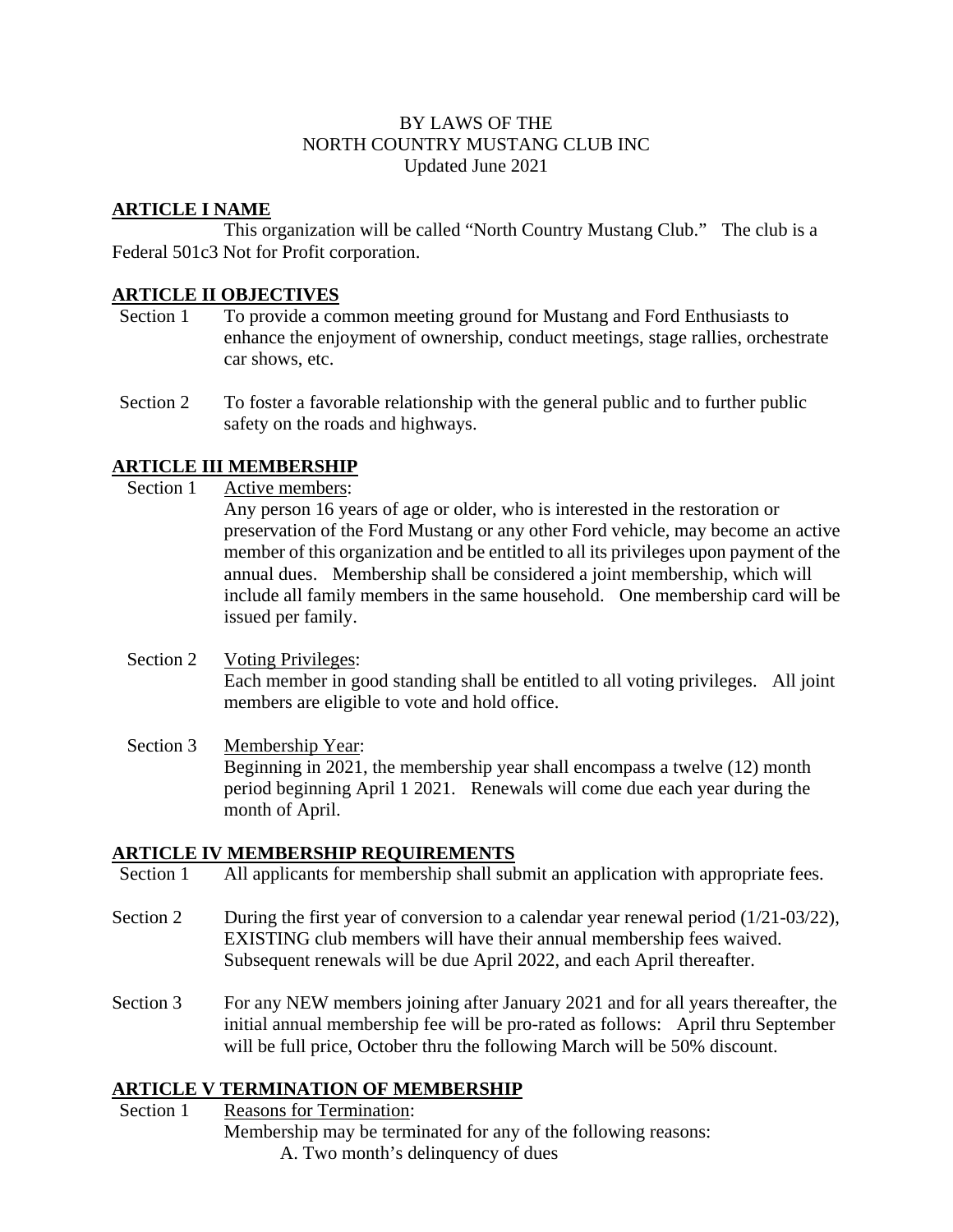B. Any breach of the By-Laws of this Club. C. Flagrant and/or frequent violation of the state/local traffic laws or ordinances during Club sponsored events. D. For any reason deemed detrimental or injurious to the Club. E. Upon recommendation of any Club Member

- Section 2 Upon notification of one of the above events, the Club officers shall convene a review meeting to determine the facts of the situation present, and shall decide on the best path forward. Termination of a member for cause must be approved by an affirmative vote of all participating officers. Their decision shall be considered final.
- Section 3 Club Responsibility on Termination or Membership: Upon termination of membership under Section 1and 2 of Article V, it is understood that no liability for the actions of the outgoing member will be sustained by the Club or its authorized representatives. Any and all dues paid in advance by such a member are automatically forfeited to the Club and will not be returned to the member under any circumstances. In the case of Voluntary Resignation, the board of Officers may determine, at its sole discretion, whether to offer the exiting member a refund of any membership dues previously paid.

## **ARTICLE VI ANNUAL DUES**

Section 1 Annual dues for active members shall be \$20,00.

# **ARTICLE VII MANAGEMENT**

Section 1 Officers:

Officers may include: President, Vice-President, Secretary and Treasurer. They shall perform the duties usually pertaining to their offices and other duties mentioned in the By-Laws. In the case of a vacancy in any office, the remaining officers may designate any individual member in good standing to discharge the duties of the vacant office until the next regular election.

## **ARTICLE VIII DUTIES OF OFFICERS**

Section 1 President:

The President shall preside at all meetings of the members and shall perform the duties usually pertaining to the office of President according to Robert's Rules of Order. In the absence of the President, or in the case of his/her death, resignation or inability to act, his/her duties shall be performed by the Vice President. The President shall appoint committees as required for various functions and serve as ex-officio member of all committees.

## Section 2 Vice-President:

The Vice-President shall act in the capacity of the President in the absence of the President and shall act as chairperson of any committee the President deems necessary.

#### Section 3 Treasurer:

The Treasurer shall keep records of and dispense the funds of the organization in accordance with the mandate of the general membership. He/she shall make a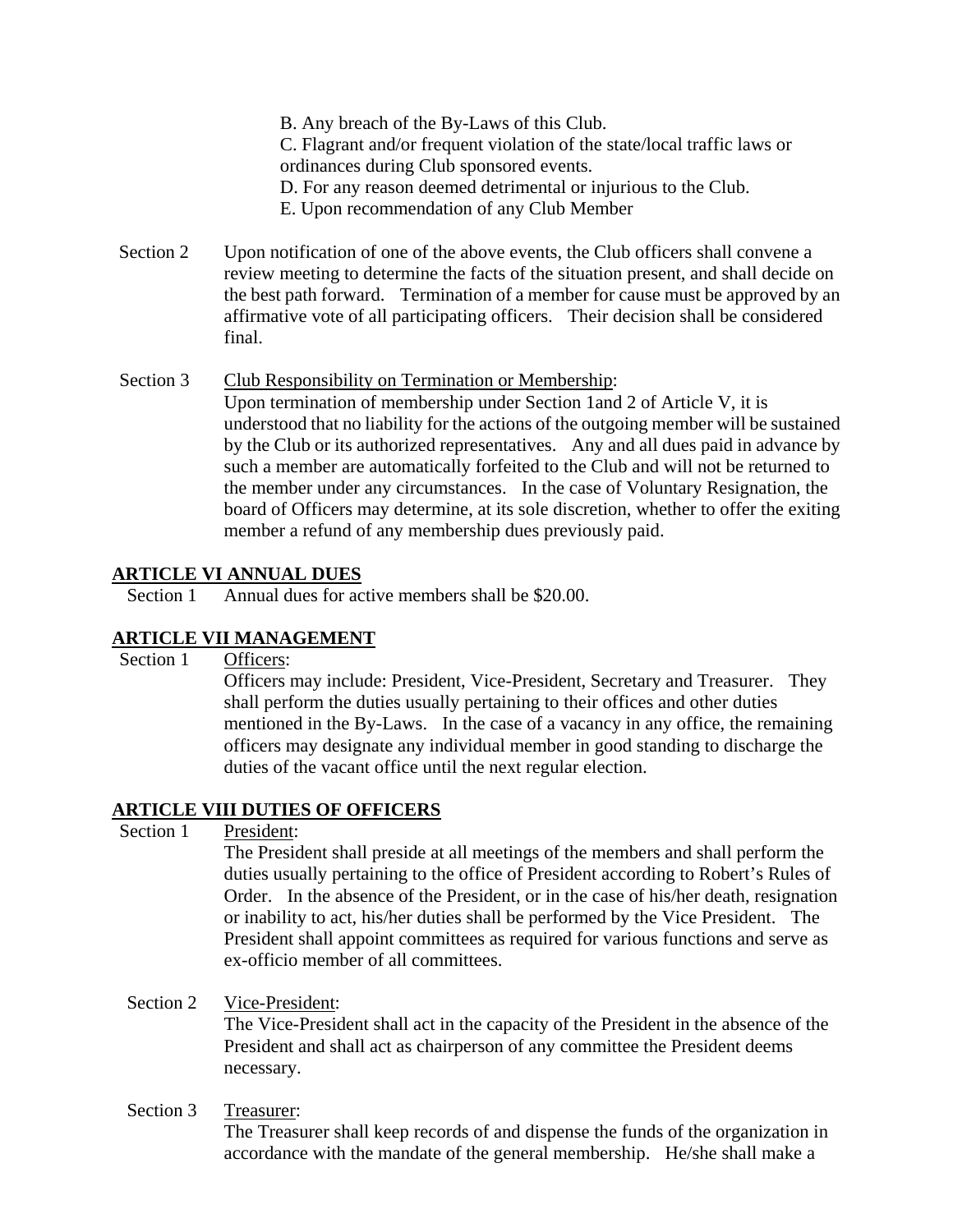statement of the Club's accounts at each business meeting and at such other times the organization may require. The Treasurer shall collect dues and present bills authorized by the officers, notify members of delinquencies, and perform any duties regularly associated with this office.

#### Section 4 Secretary:

The Secretary shall perform the following functions:

- Keep accurate minutes of the Club's meetings.
- Keep record of all business transactions in the name of the Club.
- Give notice of any election, appointment, or meeting.
- Maintain charge of the papers and correspondence of the Club and its officers.
- **Perform any duties regularly associated with this office.**

### Section 5 Terms of Office:

All officers shall hold office for a period of two years, or until their successors are elected or appointed and qualified for office. The offices of President and Secretary will be staggered against the offices of Vice President and Treasurer such that only one pair of these offices will be up for election in any calendar year. In the case of an officer who cannot fulfill their office, or assume their duties, a special election will be held to fill their post. Should the organization feel the need to create additional posts, an election will be held at the discretion of the membership. All officers assume their post on April  $1<sup>st</sup>$  of the given year.

#### **ARTICLE IX DUTIES OF COMMITTEES**

Section 1 The committees shall perform such duties as specified by the President and/or its Officers. The Chair of Show, Judging and Activities Committees shall be composed of members in good standing. Committee Chairs are responsible for soliciting active members to participate on their committee and for reporting activity to the general membership at each meeting. The following shall be activated as deemed necessary:

A. Judging Committee: Shall meet as the Chair so directs. Shall promote goodwill and fairness. Shall train and teach those interested in judging and its techniques.

B. Show Committee: Shall meet as the Chair so directs. Shall be responsible for all Show events and sub-committees pertaining to the Show.

#### C. Activities Committee:

Shall meet as the Chair so directs. Shall be responsible for Club functions, events, rallies, etc. Provide a calendar of events listings for the newsletter, including meeting locations and times.

Any additional committees may be formed as deemed necessary by the Club membership and its officers.

#### **ARTICLE X NOMINATIONS**

Section 1 Nominating procedure:

The nominating committee shall be comprised of three active members. The